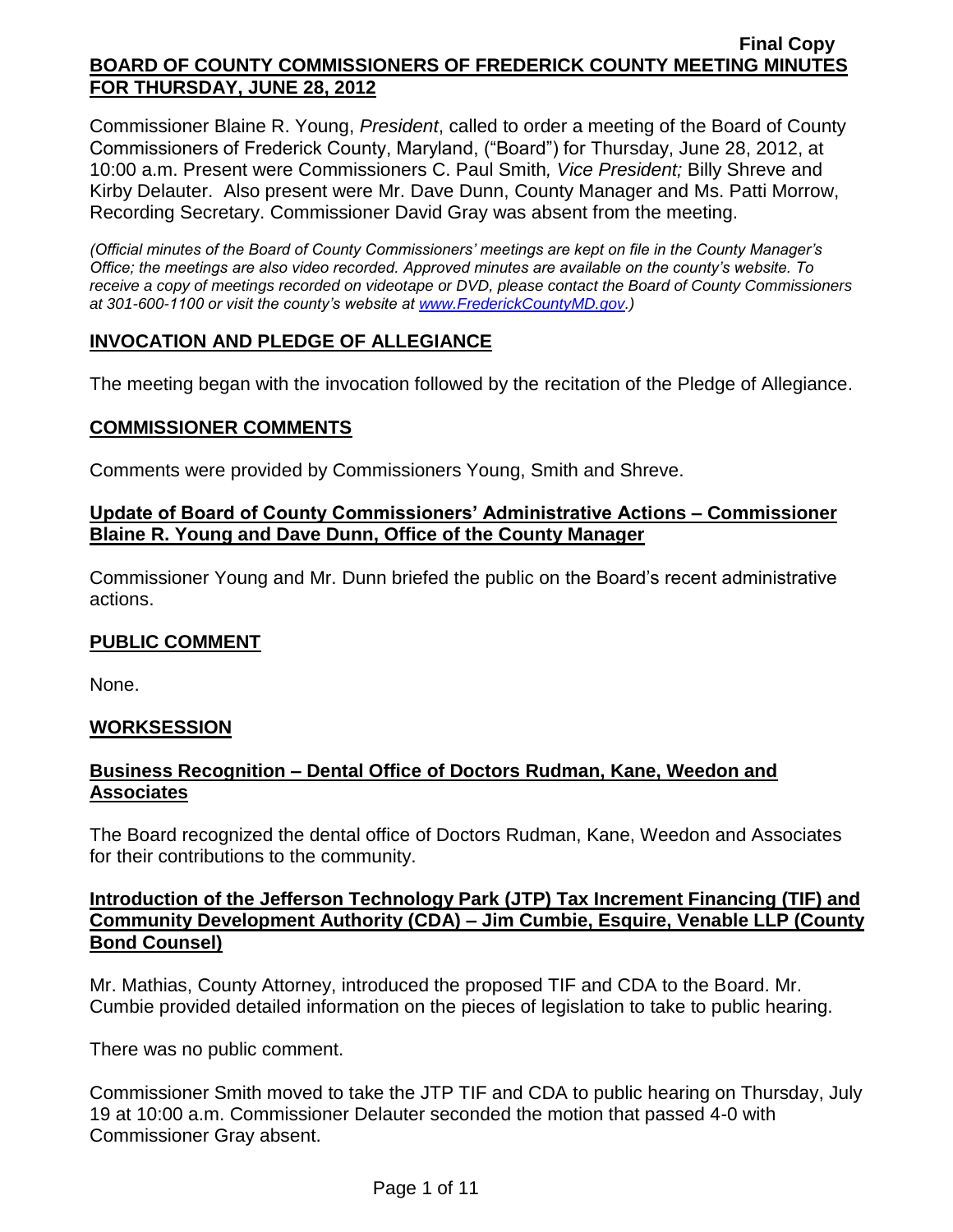## **PUBLIC HEARINGS**

## **Proposed Amendments to the Frederick County Water and Sewerage Plan Spring 2012 Cycle – Tim Goodfellow, Community Development Division**

A public hearing was held, as duly advertised, to consider the spring 2012 amendments to the Frederick County Water and Sewerage Plan

Mr. Tim Goodfellow reviewed the cases.

Commissioner Young swore in those who would testify.

**WS-12-01 - Town of New Market** – Request to reclassify .12 acres from W-5/Dev. to W-3/Dev. located at 80 West Main Street (Tax Map 801, Parcel 3760).

Recommendation: The Planning and Utilities and Solid Waste Management Division (DUSWM) staff recommended approval and the Frederick County Planning Commission (FcPc) found it consistent with the Comprehensive Plan.

There was no public comment.

Decision: Commissioner Smith moved to approve WS-12-01, Town of New Market's request to reclassify .12 acres located at 80 West Main Street, (Tax Map 801, Parcel 3760) from W-5/Dev. to W-3/Dev. Commissioner Delauter seconded the motion that passed 4-0 with Commissioner Gray absent.

**WS-12-02 - Town of New Market,** Request to reclassify 0.34 acres from W-5/Dev. to W-3 Dev. at 146 West Main Street (Tax Map 801, Parcel 3741).

Recommendation: Planning and DUSWM staff recommended approval and the FcPc found it consistent with the Comprehensive Plan.

There was no public comment.

Decision: Commissioner Smith moved to approve WS-12-02, Town of New Market's request to reclassify .34 acres located at 146 West Main Street, (Tax Map 801, Parcel 3741) from W-5/Dev. to W-3/Dev. Commissioner Delauter seconded the motion that passed 4-0 with Commissioner Gray absent.

WS-12-03 - Homewood Retirement Centers, Request reclassification at Willow Road and US 15 in The City of Frederick, of 27 acres (Tax Map 57, Parcel 320) from W-4/Dev., S-4/Dev. to W-3/Dev., S-3/Dev. and reclassification of 72 acres (Tax Map 57, Parcel 328) from W-5/Dev., S-5/Dev. to W-4/Dev., S-4/Dev.

Recommendation: Planning staff recommended approval and the FcPc found it consistent with the Comprehensive Plan. DUSWM staff had no recommendation for water (municipal system). DUSWM recommended denial to change to S-3/Dev. for Parcel 320 and recommended approval for Parcel 328 to change to S-4/Dev.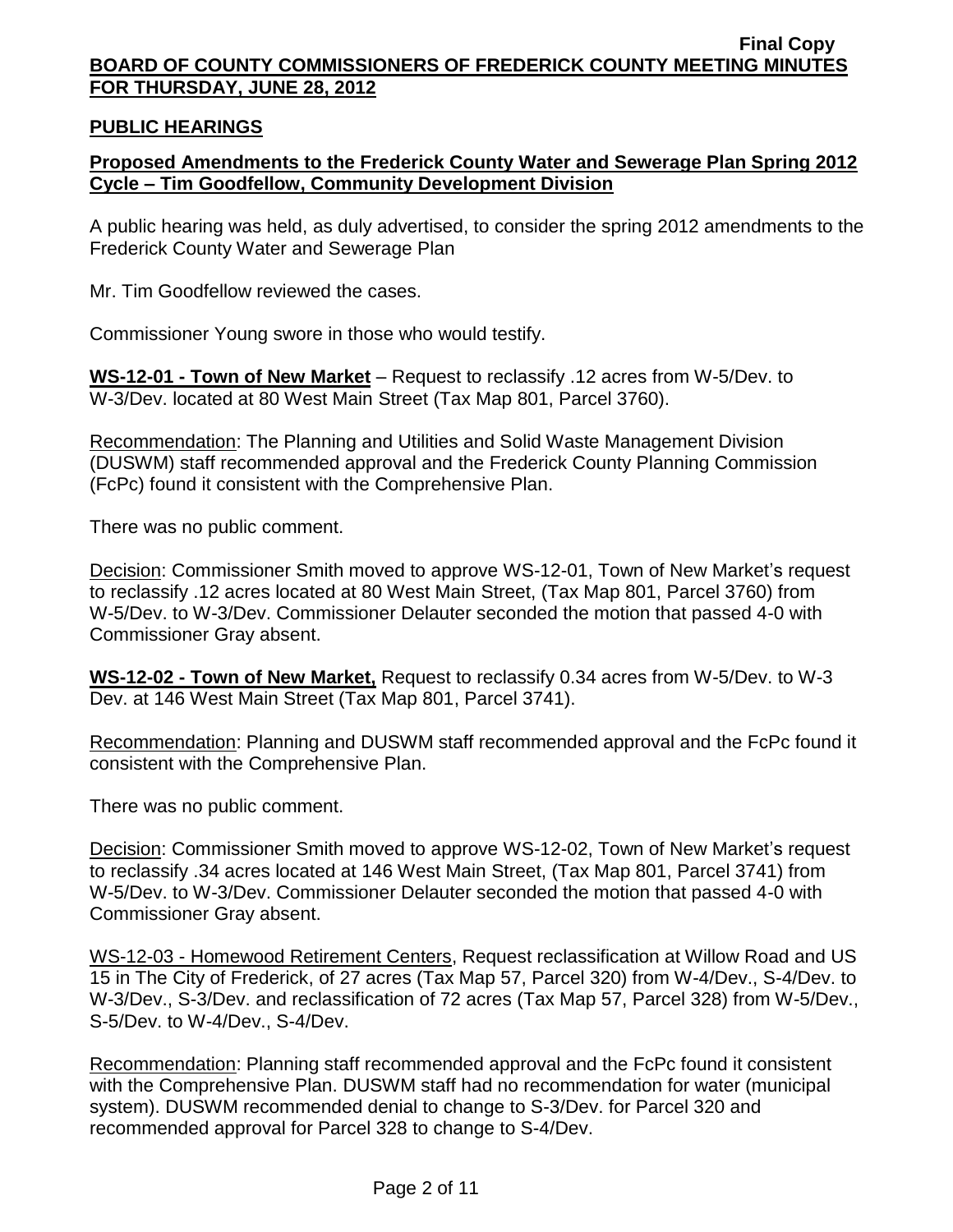Mr. Mark Friis, Rodgers Consulting, and Mr. Andrew DiPasquale, Esquire, Miles and Stockbridge, representing the applicant, commented on the request.

There was no public comment.

Mr. Kevin Demosky, DUSWM and Ms. Kathy Mitchell, Office of the County Attorney, commented on the request.

Commissioner Young moved to continue the case for 60 days. Commissioner Shreve seconded the motion that passed 4-0 with Commissioner Gray absent.

**WS-12-04 - Frederick County Division of Community Development** – Request for a Water and Sewerage Plan text amendment to add the definition of "Public Service Facility" and describe conditions for public water and sewer service to such facilities.

Recommendation: Planning and DUSWM staff recommended approval and the FcPc found it consistent with the Comprehensive Plan.

There was no public comment.

Decision: Commissioner Shreve moved to approve WS-12-02 as presented. Commissioner Delauter seconded the motion that passed 4-0 with Commissioner Gray absent.

# **To Consider the Land Preservation, Parks and Recreation Plan (LPPRP) – Jim Gugel, Community Development Division**

A public hearing was held, as duly advertised, on the proposed LPPRP.

Mr. Gugel presented the draft plan indicating it was a state mandated plan to be updated every six (6) years.

He noted the Frederick County Planning Commission found the plan consistent with the County Comprehensive Plan and recommended its approval.

Mr. Paul Dial, Parks and Recreation Division, commented on the plan.

There was no public comment.

Commissioner Shreve made a motion to move forward with the 2012 LPPRP as presented. Commissioner Smith seconded the motion that passed 4-0 with Commissioner Gray absent.

Commissioner Shreve made a motion to move forward using the 30-acre state standard for park adequacy. Commissioner Smith seconded the motion that passed 4-0 with Commissioner Gray absent.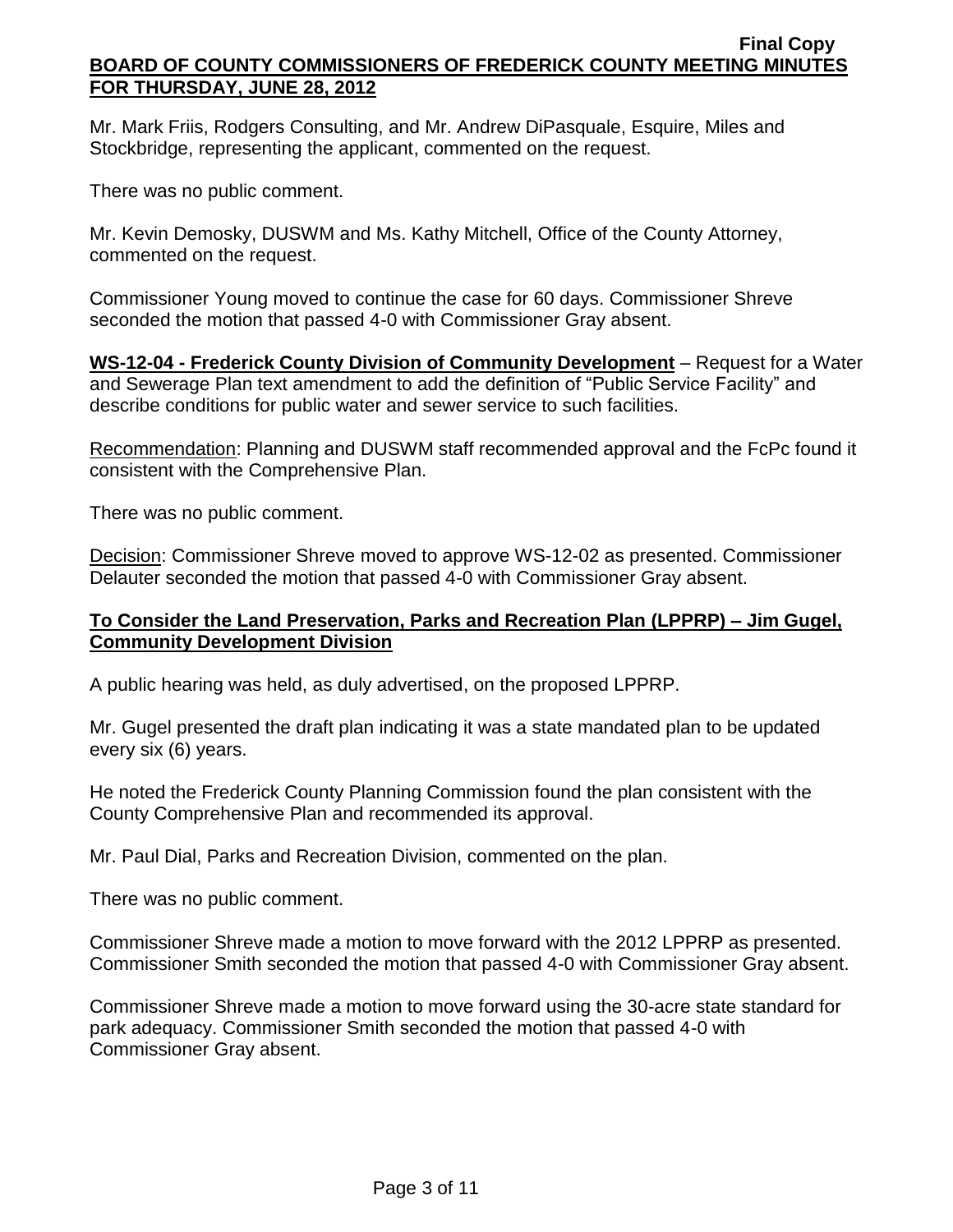## **FY 2013 Commercial Insurance Report and Renewal – Mike Beard, Finance Division and the Frederick County Insurance Committee Members**

Commissioner Young disclosed that Committee Member Mr. Paul Brunner was his insurance agent.

Mr. Brunner presented the insurance report.

Ms. Laurie Jansen, BB&T Frederick Underwriters; and Committee Members Mr. Phil Smullen, Mr. Ric Adams and Mr. J.R. Ramsburg were also present. Mr. Rudolph Rose, Esquire, Semmes, Bowen and Semmes, was present to provide information regarding Worker's Compensation Insurance.

There was no public comment.

Commissioner Smith moved to approve the FY 2013 commercial insurance renewal excluding the Worker's Compensation Insurance and adding the medical professional liability. Commissioner Young seconded the motion that passed 4-0 with Commissioner Gray absent.

Commissioner Young moved to approve the Hartford plan for Worker's Compensation Insurance, as recommended by the Insurance Committee; to look at contractual opportunities for a position dealing with Worker's Compensation Insurance, and return in 30 days. The motion did not receive a second

Commissioner Smith moved to approve the Hartford plan as presented. The motion did not receive a second.

Commissioner Shreve moved to approve the allocation for the creation of a position to handle Worker's Compensation Insurance claims and the disbursement of funds on a contractual basis and report back in 30 days, if not accomplished. Commissioner Delauter seconded the motion that passed 3-1 with Commissioner Smith opposed and Commissioner Gray absent.

Commissioner Shreve moved to approve the Hartford Worker's Compensation Insurance plan as presented. Commissioner Smith seconded the motion that passed 4-0 with Commissioner Gray opposed.

## **Appointments/Reappointments to Boards and Commissions – Joyce Grossnickle, Office of the County Manager**

### Affordable Housing Council

There was no public comment.

Commissioner Shreve moved to reappoint Ms. Janet Fogle, Mr. R. Troy Linton, and Mr. Ryan Trout for three-year terms to expire June 30, 2015. Commissioner Smith seconded the motion that passed 4-0 with Commissioner Gray absent.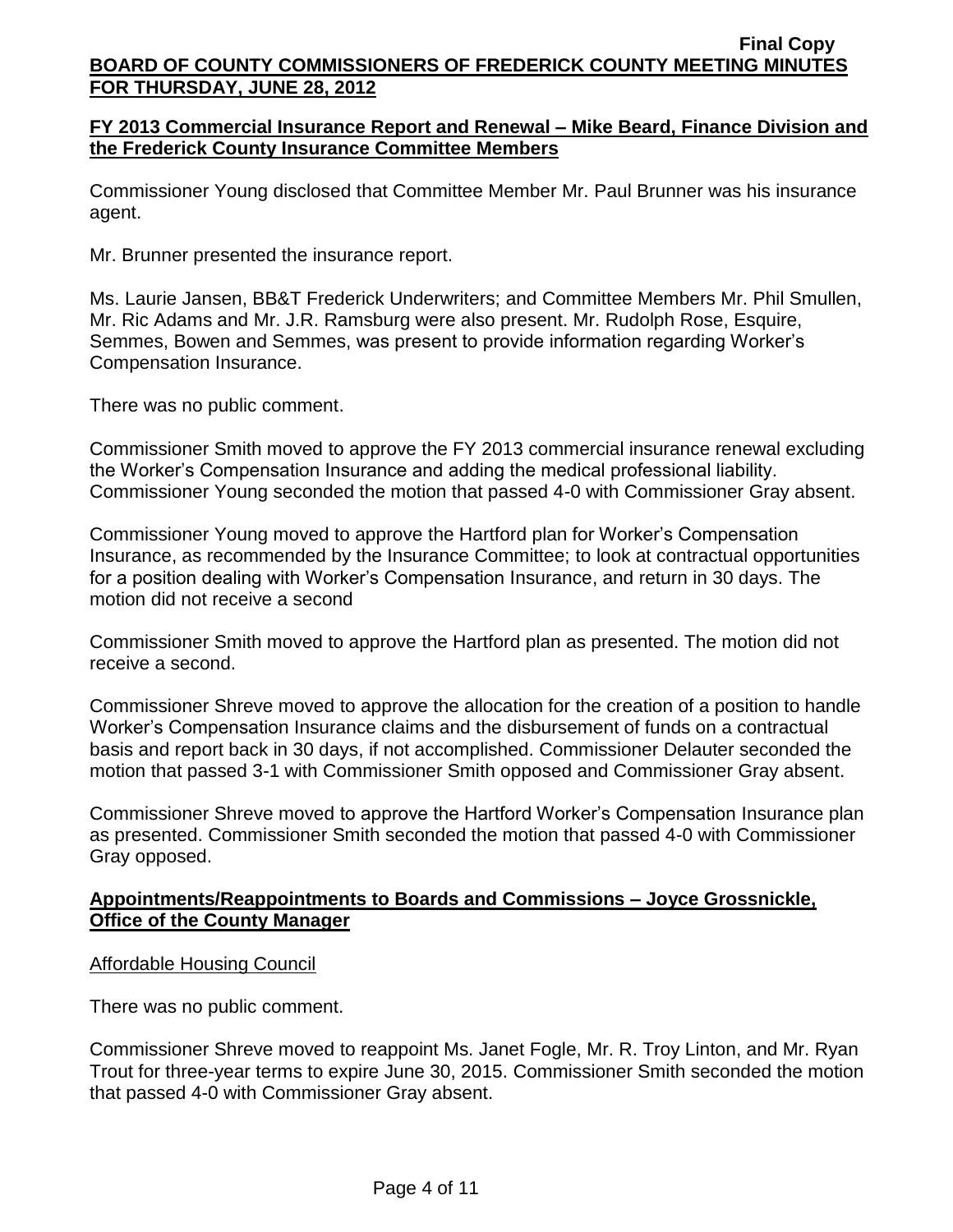## Companion Animal Welfare Advisory Committee

There was no public comment.

Commissioner Shreve moved to reappoint Ms. Jackie Barbour and Ms. Lauren Ireland for three-year terms to expire June 30, 2015. Commissioner Smith seconded the motion that passed 4-0 with Commissioner Gray absent.

### **Human Relations Commission**

There was no public comment.

Commissioner Shreve moved to reappoint Reverend Dr. G. Kay Myers and Mr. Jack Thomas, Sr. to serve three-year terms to expire June 30, 2015. Commissioner Delauter seconded the motion that passed 4-0 with Commissioner Gray absent.

## **Draft Update to Section 1-10 Grading, Erosion and Sediment Control – Gary Hessong, Community Development Division**

Mr. Hessong presented the draft of the revised grading, erosion, and sediment control ordinance to be submitted to the Maryland Department of the Environment (MDE) for review and approval.

Commissioner Smith moved to direct staff to submit the draft ordinance to MDE as presented. Commissioner Young seconded the motion that passed 3-0-1 with Commissioner Gray absent and Commissioner Delauter abstained.

## **AGENDA BRIEFING**

Commissioner Young noted the Board would hold a public hearing scheduled for Thursday, July 12 at 10:00 a.m. on the Brunswick Community Plan Amendment.

## **CONSENT AGENDA**

The following item was removed from the agenda:

• Purchasing Memo #12-222 – Investment Advisory Services for the Various Retirement Plans for Human Resources (Piggyback Contract)

The following items remained on the consent agenda:

### BID AWARDS

- Purchasing Memo #12-213 Juvenile Entry Diversion Initiative (JEDI) Award to: Lead4Life, Inc. Award amount: \$107,026.00
- Purchasing Memo #12-223 Patching and Repairs of Various County Roadways (FY 2013)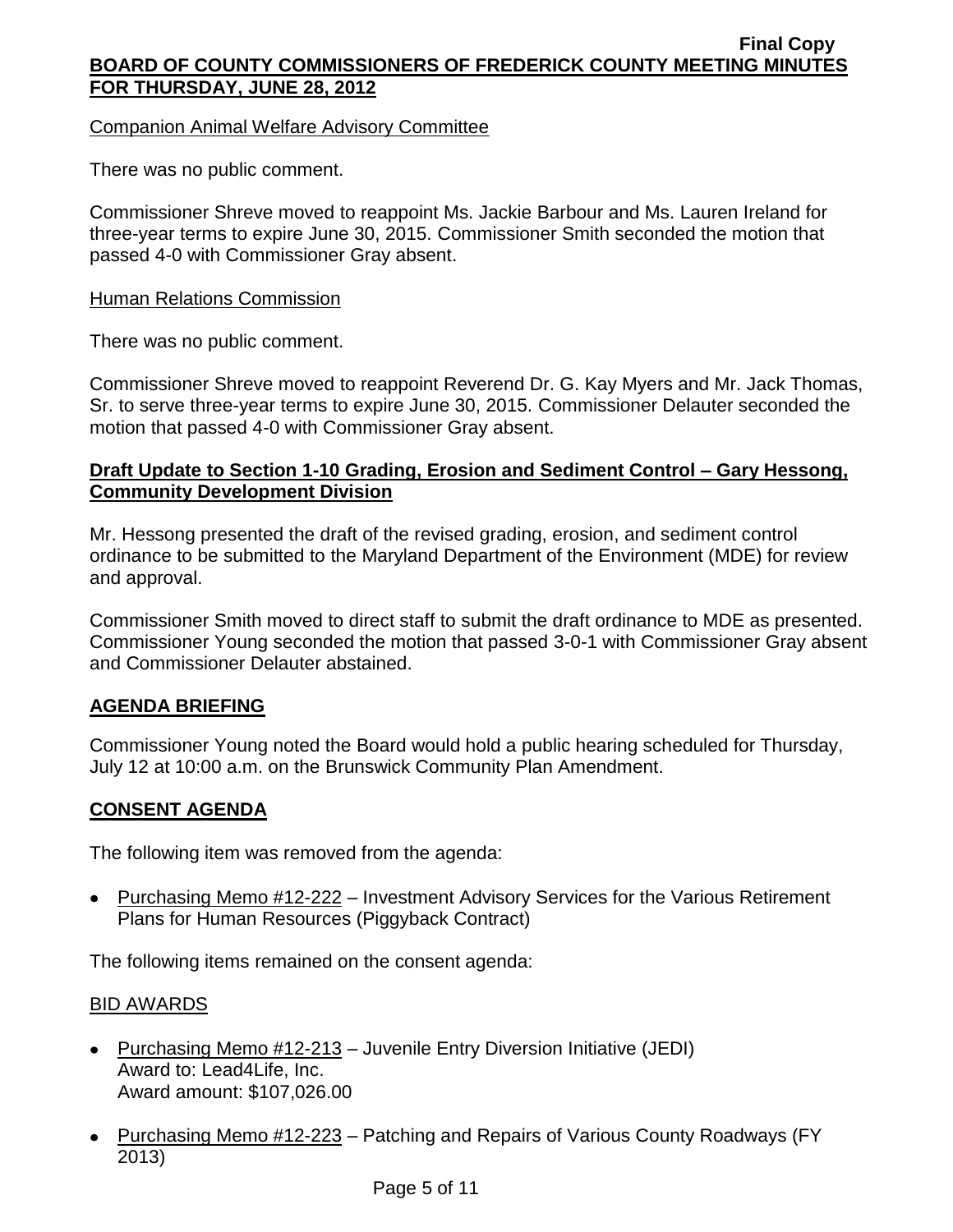Award to: L.W. Wolfe Enterprises, Inc. Estimated award amount: \$1,235,646.00

- Purchasing Memo #12-224 Bid #12-CP-18, Bituminous Overlay of Various County Roadways Award to: C.J. Miller, LLC Estimated award amount: \$2,632,222.70
- Purchasing Memo #12-228 Halfway House Services Award to: Gale Recovery, Inc. Award amount: \$291,740.00 (Funded with grant dollars provided by Alcohol and Drug Abuse Administration)
- Purchasing Memo #12-229 Purchase of Cisco Network Equipment and Maintenance (Piggyback Contract) Award to: Presidio Networked Solutions, Inc. Award amount: \$950,000.00

## BOARD OF EDUCATION (BOE) CURRENT EXPENSE FUND AMENDMENT - #4-12 Revised

# GRANT

• FFY 2013 Maryland Highway Safety Office Grant Application – Marty Gallagher, Sheriff's **Office** 

# MISCELLANEOUS

Maryland Department of Agriculture Noxious Weed Control Agreement – Regina Howell, Finance Division

Commissioner Young moved to approve the consent agenda as amended, noting that Purchasing Memo #12 -213 would have three (3) renewal options. Commissioner Shreve seconded the motion that passed 3-1 with Commissioner Smith opposed and Commissioner Gray absent.

## **Purchasing Memo #12-222 – Investment Advisory Services for the Various Retirement Plans for Human Resources (Piggyback Contract)**

Ms. Tracy Lobuts, Human Resources Division, commented on the purchasing request.

Commissioner Smith moved to approve Purchasing Memo #12-222 as presented. Commissioner Delauter seconded the motion that passed 3-1 with Commissioner Shreve opposed and Commissioner Gray absent.

(The meeting adjourned at 12:35 p.m. for the lunch break.)

Commissioner Young reconvened a meeting of the Board of County Commissioners of Frederick County, Maryland, ("Board") for Thursday, June 28, 2012, at 1:37 p.m. Present were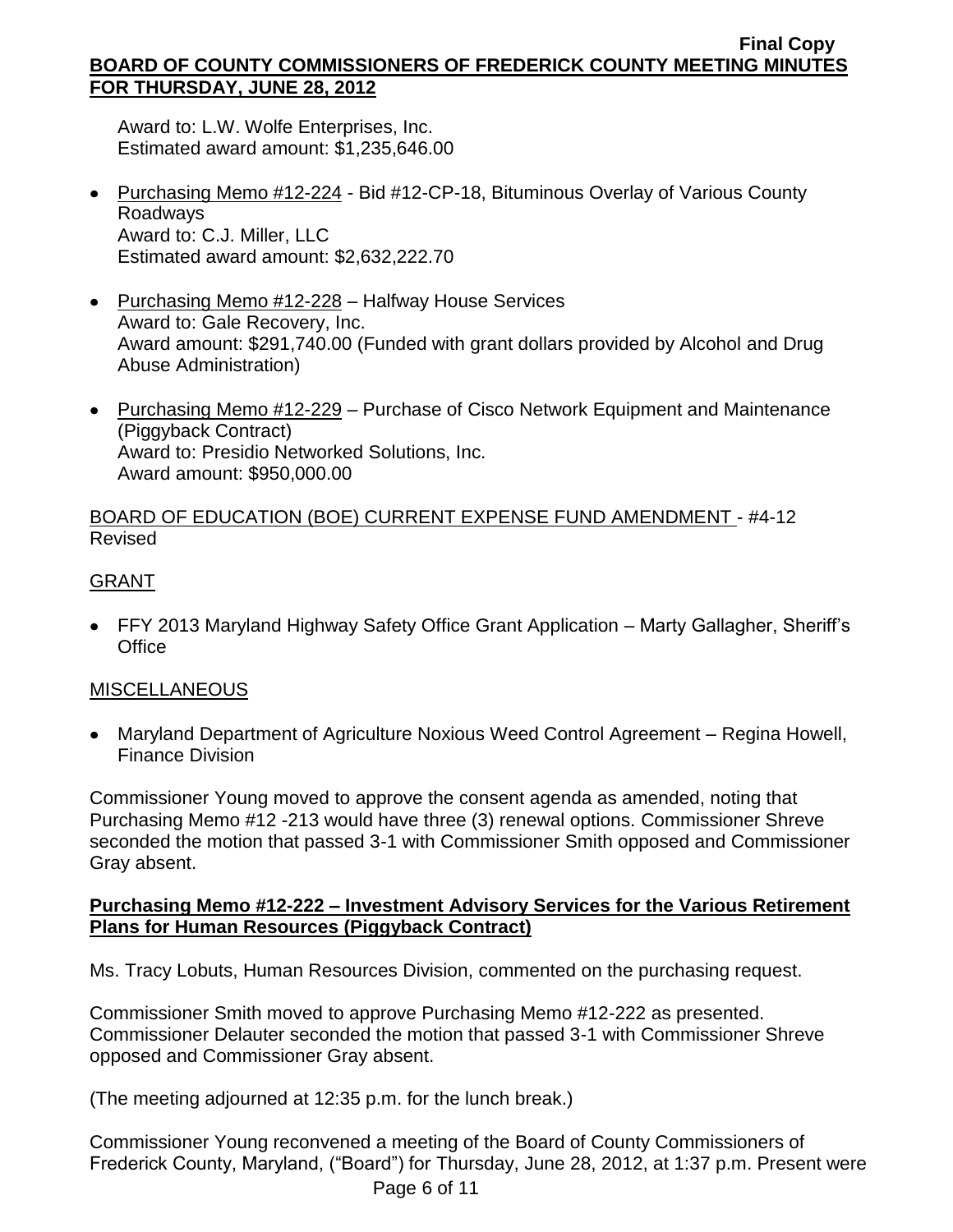Commissioners C. Paul Smith*, Vice President;* Billy Shreve, and Kirby Delauter. Also present were Mr. Dave Dunn, County Manager and Ms. Patti Morrow, Recording Secretary. Commissioner David Gray was absent from the meeting.

## **ADMINISTRATIVE BUSINESS**

## **Adoption of the Frederick County Board of Education's (BOE) FY 2013 Operating and Capital Budgets – Leslie Pellegrino, Frederick County Public Schools**

Ms. Pellegrino presented the FY 2013 BOE budgets to the Board.

Commissioner Young moved to adopt the BOE FY 2013 Capital Budget and the Food and Nutrition Services Budget. Commissioner Smith seconded the motion that passed 4-0 with Commissioner Gray absent.

Commissioner Smith moved to approve the Self Insurance Fund Budget. The motion did not receive a second.

Commissioner Smith moved to approve the FY 2013 Operating Budget. The motion did not receive a second.

Mr. John Mathias, Office of the County Attorney, commented on the budget approval process.

Commissioner Young made a motion that the BOE budget cease to be included on the BOCC agenda for approval. Commissioner Delauter seconded the motion that passed 3-0-1 with Commissioner Smith abstained and Commissioner Gray absent.

## **Adoption of the Frederick County Community College (FCC) FY 2013 Budget (Operating Budget, Auxiliary Budgets, Capital Budget and Capital Improvements Program) – Doug Browning and Gerry Garbinski, FCC**

Mr. Browning and Mr. Dan Francis, FCC, presented the FY 2013 FCC budgets to the Board.

Commissioner Smith moved to approve the FY 2013 budgets as presented. Commissioner Shreve seconded the motion that passed 4-0 with Commissioner Gray absent.

## **Bid Award – Purchasing Memo #12-225, RFP #12-26 Performance (Operational) Auditing Services – Bruce Johnson, Finance Division**

Ms. Lori Depies, Finance Division and Mr. Richard Kaplan, Interagency Internal Audit, commented on the auditing services requested.

Commissioner Young moved to approve Purchasing Memo #12-225 as presented. Commissioner Shreve seconded the motion that passed 3-1 with Commissioner Smith opposed and Commissioner Gray absent. It was noted the contracts were awarded for a initial two-year term with a one-year renewal.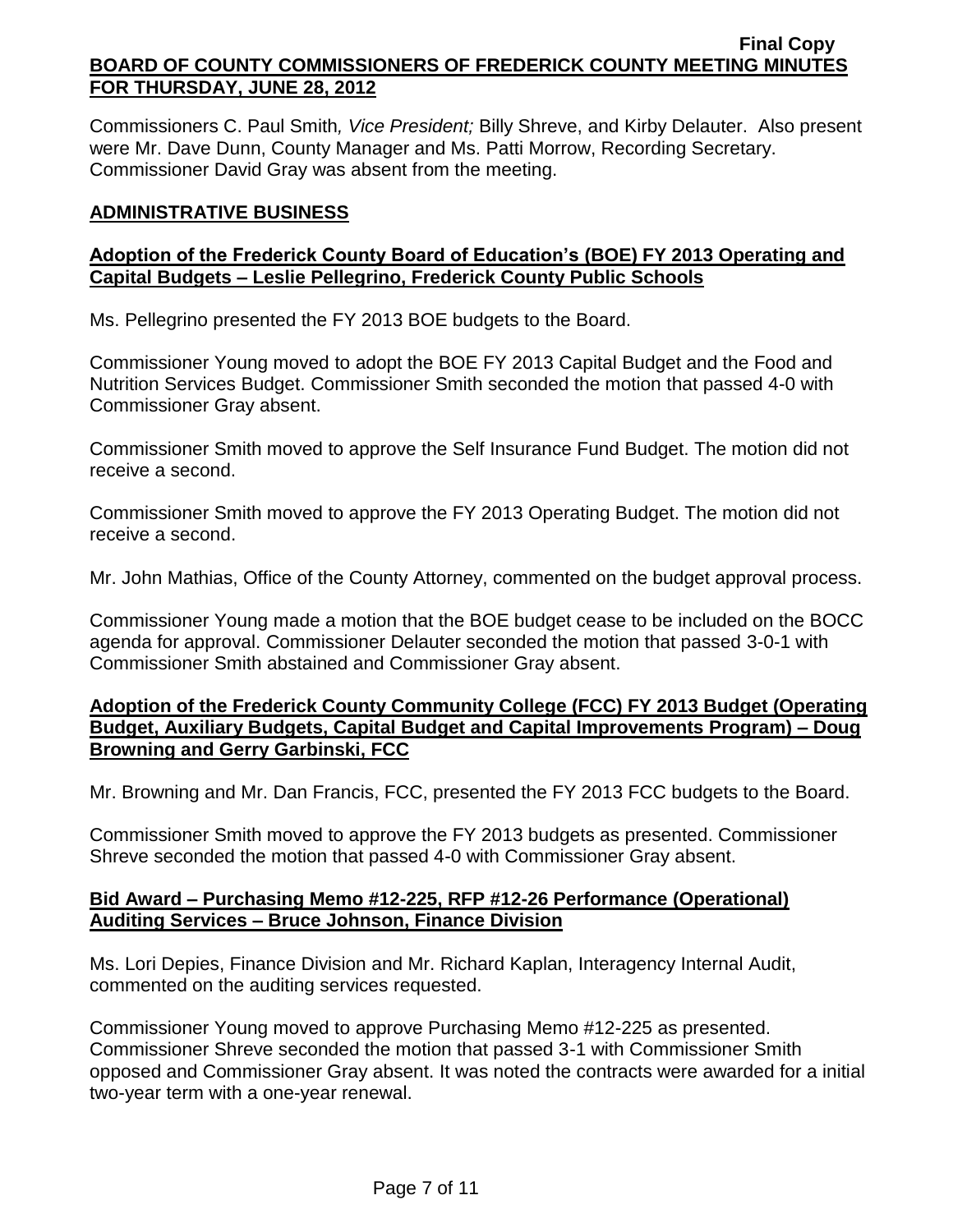## **FY 2014 Department of Natural Resources Water Way Improvement Fund 50/50 Matching Fire and Rescue Grant – Tom Owens, Fire and Rescue Services Division**

Commissioner Shreve moved to approve the grant as presented. Commissioner Delauter seconded the motion that passed 4-0 with Commissioner Gray absent.

# **FY 2012 Hazard Mitigation Grant Program Application – Seamus Mooney, Emergency Management Division**

Commissioner Young moved to approve the grant application as presented. Commissioner Smith seconded the motion that passed 3-1 with Commissioner Delauter opposed and Commissioner Gray absent.

## **Vehicle Replacement Schedule – Pat Hannah, Public Works Division**

Commissioner Delauter moved to approve the schedule as presented. Commissioner Smith seconded the motion that passed 4-0 with Commissioner Gray absent.

## **FY 2012 Inter-governmental Agreement for Reimbursed Positions in Department 9105 – Riley Carpenter, Department of Social Services**

Commissioner Young moved to approve the agreement as presented. Commissioner Smith seconded the motion that passed 4-0 with Commissioner Gray absent.

## **Non-governmental Utility Text Amendment – Eric Soter and Shawna Lemonds, Community Development Division**

Commissioner Smith moved to take the text amendment through the public review process. Commissioner Shreve seconded the motion that passed 4-0 with Commissioner Gray absent.

### **Request Waiver per Section 1-19-3.1102(B) 1 (B) to Proceed with an Application to Amend the Phase 1 Zoning Approvals for the Jefferson Technology Park Mixed Use Development – Eric Soter, Community Development Division**

Commissioner Smith moved to approve the waiver as presented. Commissioner Delauter seconded the motion that passed 4-0 with Commissioner Gray absent.

### **Request Waiver per Section 1-19-3.1102(B) 1 (B) to Proceed with an Application to Amend the Phase 1 Zoning Approvals for the Urbana Office Research Center Mixed Use Development – Eric Soter, Community Development Division**

Commissioner Smith moved to approve the waiver as presented. Commissioner Delauter seconded the motion that passed 4-0 with Commissioner Gray absent.

# **COMMISSIONER COMMENTS**

None.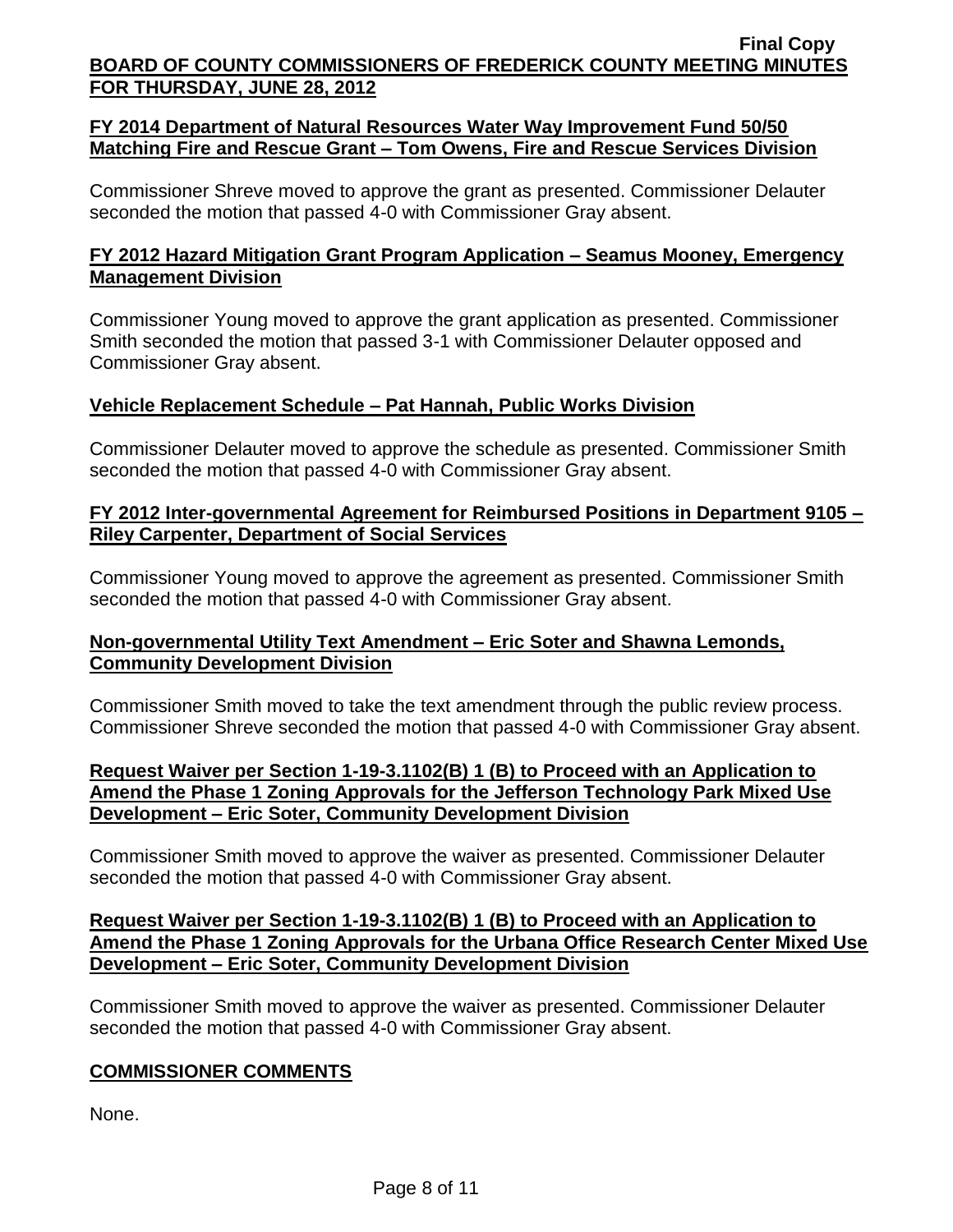# **PUBLIC COMMENTS**

Bill Ashton

# **QUESTIONS – PRESS**

None. **CLOSED SESSION**

Commissioner Smith moved to go into closed session under the Maryland Annotated Code State Government Article § 10-508(a) (1) To discuss: (i) The appointment, employment, assignment, promotion, discipline, demotion, compensation, removal, resignation, or performance evaluation of appointees, employees, or officials over whom it has jurisdiction; or (ii) Any other personnel matter that affects one or more specific individuals; and (7) To consult with counsel to obtain legal advice on a legal matter. Commissioner Young seconded the motion that passed 3-0-1 with Commissioner Shreve abstained and Commissioner Gray absent.

# **ADJOURN**

The meeting adjourned at 3:05 p.m.

Patricia A. Morrow Recording Secretary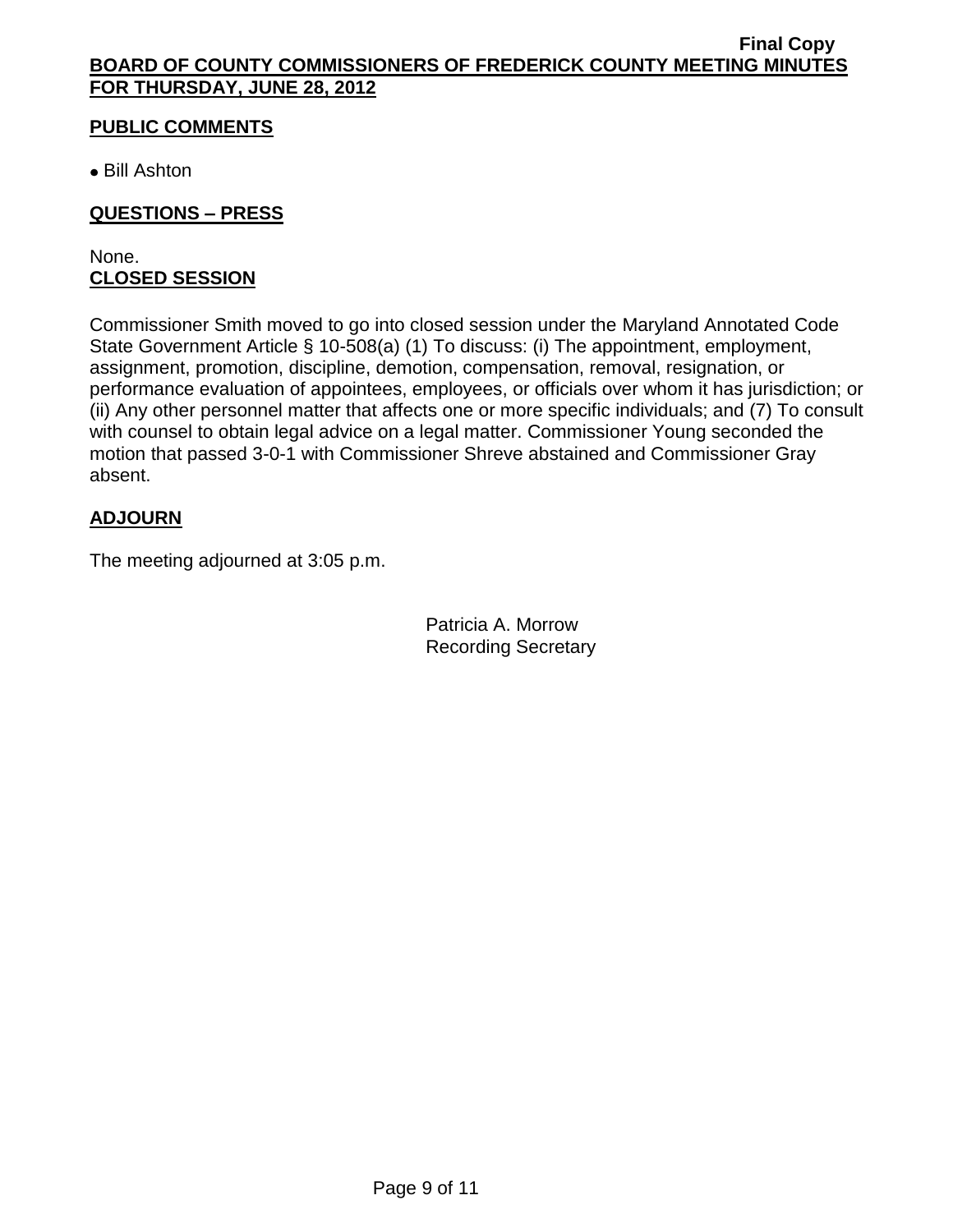## **FORM OF STATEMENT FOR CLOSING THE MEETING OF THURSDAY, JUNE 28, 2012**

# **STATUTORY AUTHORITY TO CLOSE SESSION**

### **State Government Article §10-508(a):**

(1) To discuss: (i) The appointment, employment, assignment, promotion, discipline, demotion, compensation, removal, resignation, or performance evaluation of appointees, employees, or officials over whom it has jurisdiction; or (ii) Any other personnel matter that affects one or more specific individuals.

### **Motion:**

Commissioner Smith moved to go into closed session under Maryland Annotated Code State Government Article § 10-508(a) (1) To discuss: (i) The appointment, employment, assignment, promotion, discipline, demotion, compensation, removal, resignation, or performance evaluation of appointees, employees, or officials over whom it has jurisdiction; or (ii) Any other personnel matter that affects one or more specific individuals. Commissioner Young seconded the motion that passed 3-0-1 with Commissioner Shreve abstained and Commissioner Gray absent.

**Time and Location:**

3:05 p.m. – Third Floor Meeting Room, Winchester Hall

## **Topic to be Discussed:**

To consider the possible resolution of a disciplinary matter involving a county employee.

Patricia Morrow Recording Secretary